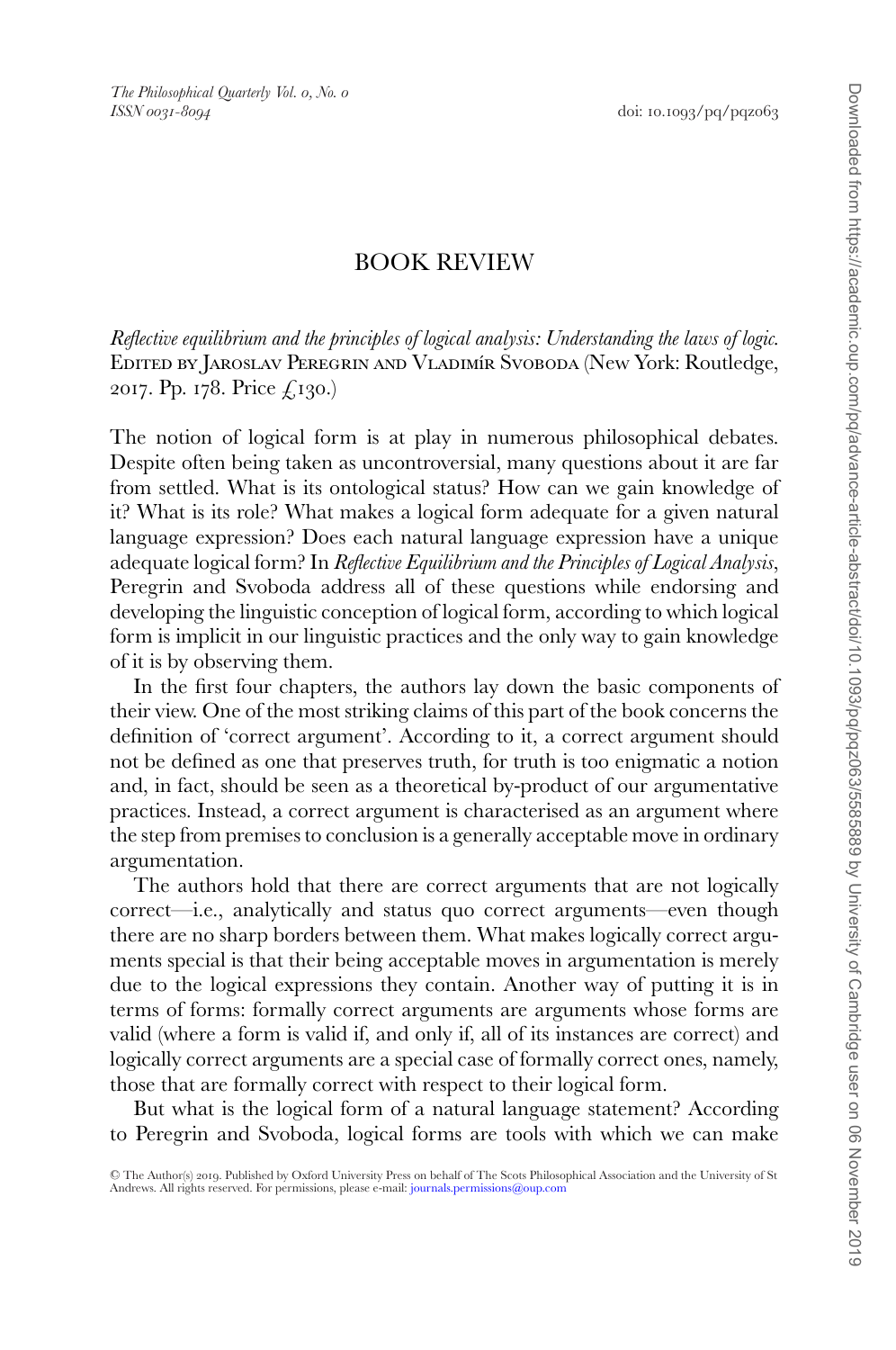the logical steps of our argumentative practices explicit. The authors see argumentation as a social activity, knowledge of which is just linguistic knowledge. They conclude that the only means we have to access logical forms is the observation of the inferential relations that sentences (i.e., public linguistic entities) bear to one another. In particular, logical forms are not abstract objects of which the logician has a priori knowledge. More precisely, the logical form of a natural language statement is what results from abstracting from it—i.e., replacing all its extra-logical expressions by parameters of the proper grammatical categories—and regimenting it—i.e., replacing its logical parts by logical constants. Thus which is the logical form of a statement depends on various factors: the boundary between logical and extra-logical expressions, the choice of grammatical theory and the depth and focus of our analysis. Given that all of these questions appear to admit of more than one answer, this leads the authors to the acceptance of pluralism with respect to logical form. I believe this is a point which would have benefitted from a more meticulous treatment. While the dependency on depth and focus can easily lead to a genuine pluralism, when it comes to the dependency on the logical/extra-logical distinction, it is only pointed out that its dividing line is fuzzy, which in itself does not lead to pluralism (one would need to further endorse a view according to which 'logical' and 'extra-logical' can be sharpened in multiple acceptable ways). Moreover, it is unclear whether the dependency on the choice of grammatical categorisation results in pluralism, for the authors are silent about pluralism with respect to grammar.

One of the main positive proposals of the book concerns the question of what makes a logical form adequate (ch. 5). Given a certain logical framework (thus from an internal perspective) and a restriction to the relevant fragment of natural language, the authors propose four desiderata (let  $\varphi$  be a logical form and *S* be a natural language sentence):

- a) *Reliability*: If an argument form in which  $\varphi$  occurs as a premise or as the conclusion is valid, then all the natural language instances of that form in which *S* appears as a natural language instance of  $\varphi$  are intuitively correct.
- b) *Ambition*:  $\varphi$  is more adequate for *S* the more intuitively correct natural language arguments there are such that *S* occurs as one of their premises or as their conclusion and they (the arguments) are instances of valid argument forms in which  $\varphi$  appears as the formalisation of *S*.
- c) *Transparency*: Other things being equal, the grammatical structure of a logical form must resemble that of their natural language instances.
- d) *Parsimony*: Other things being equal, logical forms must be parsimonious with respect to the number of occurrences of logical symbols.

Admittedly, the proposed criteria may pull in different directions sometimes and trade-offs between different formalisations are not always easily assessed. More important, however, is the fact that we can only evaluate the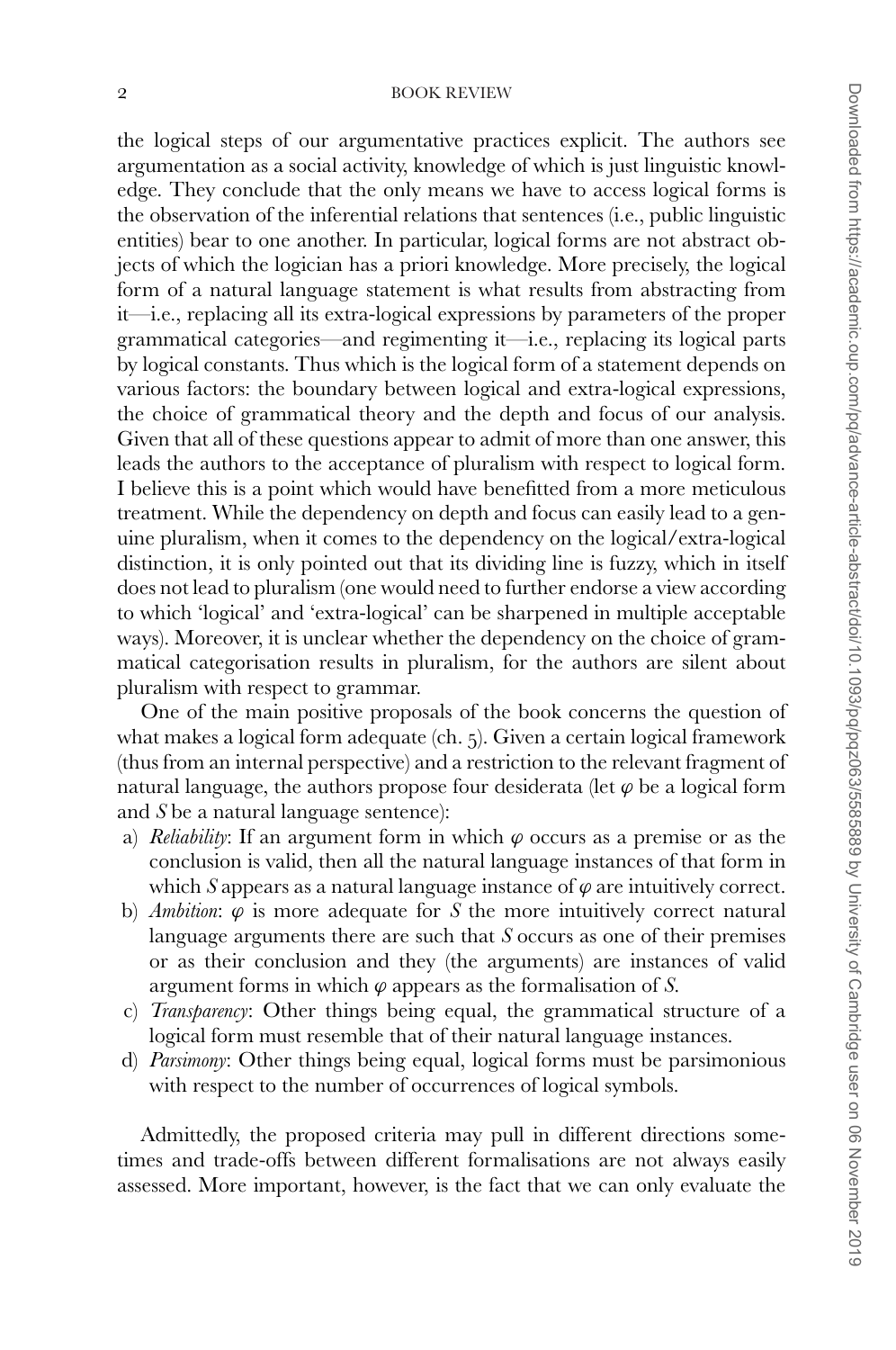formalisation of a sentence in the context of an argument by assuming the adequacy of the formalisations of the other sentences in it. As a result, the authors adhere to a form of holism—we can only ever test a collection of formalisations taken together—and propose that we bootstrap our way out of the difficulties imposed by the holist picture: start from simple statements to gain security in your choices and move on to more complex ones; if a formalisation does not fulfil the desiderata above, consider whether you can fix things via syntactic re-categorisation. Alternatively, consider whether you need to reject the formalisation of the initial sentences. As a last resort, reconsider the choice of formal framework altogether (adopting thus an external perspective).

In Chapter 6, the authors argue against an alternative criterion: the semantic one, according to which a logical form is adequate if it preserves meaning (understood as truth-conditions).

An interesting consequence of the views endorsed so far appears to be that logical and grammatical forms go hand in hand. The former is a simplified kind of grammatical form (the one that results from taking logical inferences as the only relevant data, rather than, more generally, analytic ones). This receives support from the fact that the methodology endorsed coincides with the one employed by formal semanticists in their search for compositional grammatical meaning. The authors occasionally claim that logical and grammatical form may come apart. However, it seems that they can only ever diverge with respect to the analysis' depth and focus. If correct, the book should have addressed this result in more detail, since it is a controversial stance (see Iacona  $(2018)$  $(2018)$  $(2018)$  for arguments against such a conflation).

Chapters 7 and 8 turn to the role of logic. It is argued that logic should be understood as the (provisional) result of a reflective equilibrium, according to which even though formalisation is a matter of description, what results from it fixes and clarifies rules of argumentation which have, subsequently, a certain degree of normative force. This view is defended against the objection that in order for the process towards reflective equilibrium to start, we would need to have a logic operating in the background, but this is precisely what we are hoping to find by engaging in such a process (Shapiro [2000](#page-3-1)). The authors' response is interesting: natural language contains something like a logic even before we start formalising it; this pseudo-logic transcends the process towards the reflective equilibrium and it is too complex and messy to admit of a definite formal reconstruction.

Finally, after discussing the question of what is a logically incorrect argument (ch. 9), they close the book by proposing a technique of visual representation of inferential relations as maps (chs. 10–11). These maps are presented as useful tools with which to model the holistic viewpoint. For instance, they allow us to compare (fragments of) different languages as wholes.

Overall, I think this monograph is an important addition to the literature. It brings together in a systematic way answers to various questions revolving